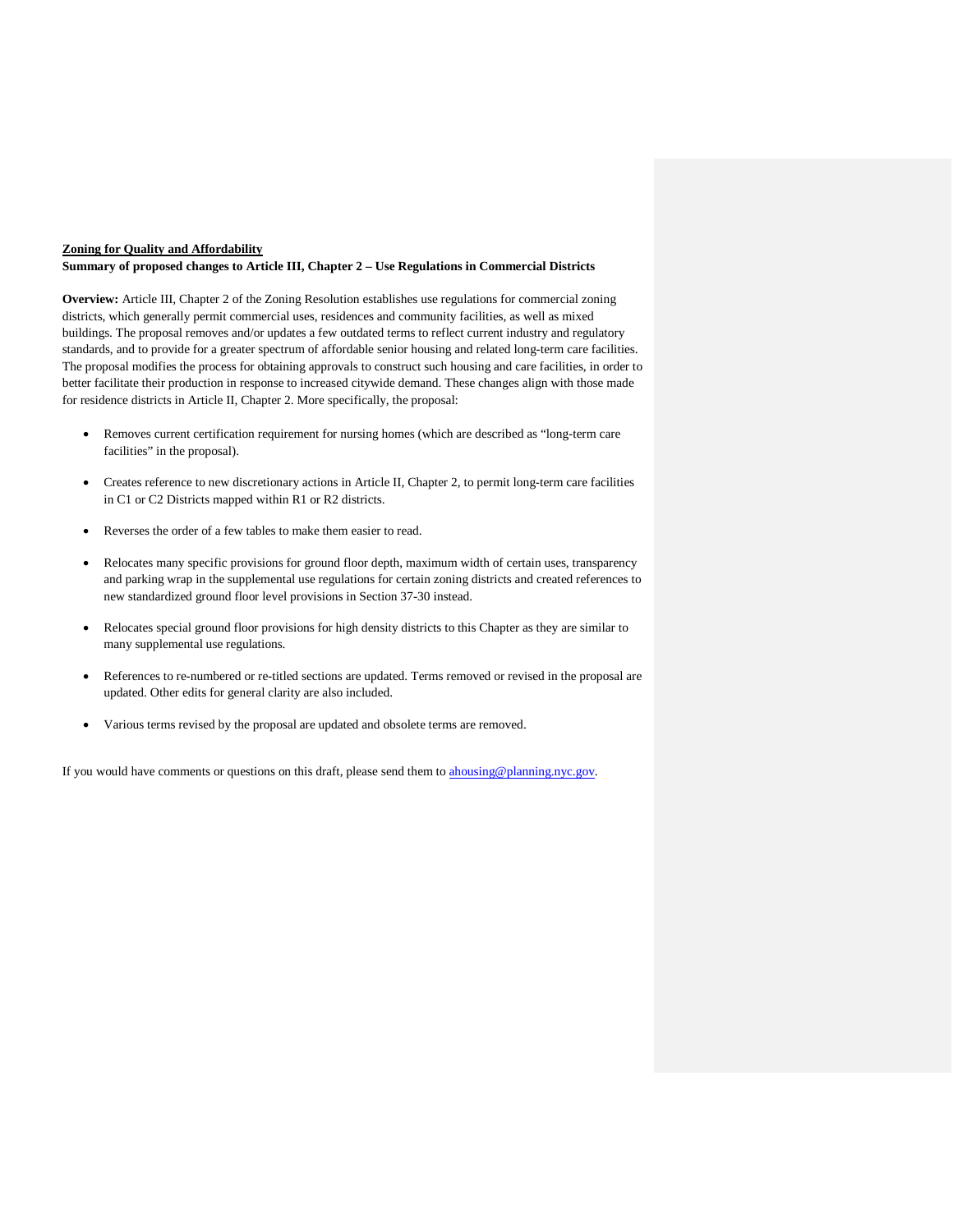Matter in underline is new, to be added; Matter in strikeout is to be deleted; Matter within  $# #$  is defined in Section 12-10; \* \* \* indicates where unchanged text appears in the Zoning Resolution

# **Article III - Commercial District Regulations**

**Chapter 2 Use Regulations**

**32-30 USES PERMITTED BY SPECIAL PERMIT**

**32-32 By the City Planning Commission**

In the districts indicated, the following #uses# are permitted by special permit of the City Planning Commission, in accordance with standards set forth in Article VII, Chapter 4, or as otherwise indicated in this Section.

\* \* \*

\* \* \*

\* \* \*

\* \* \*

| C1 C2 C3 C4 C5 C6<br>Domiciliary care facilities for adults                                                                                                                                              | <b>Commented [DCP1]:</b> Removing obsolete term.                                                                                          |
|----------------------------------------------------------------------------------------------------------------------------------------------------------------------------------------------------------|-------------------------------------------------------------------------------------------------------------------------------------------|
| *                                                                                                                                                                                                        |                                                                                                                                           |
| C <sub>1</sub> C <sub>2</sub> C <sub>3</sub> C <sub>4</sub> C <sub>5</sub> C <sub>6</sub><br>#Long-term care facilities# in C1 and C2 districts mapped within R1 and R2 Districts, except as provided in |                                                                                                                                           |
| Section 22-42 (Long-Term Care Facilities). Nursing homes and health related facilities in Community Districts in                                                                                         |                                                                                                                                           |
| which the conditions set forth in Section 22 42 (Certification of Certain Community Facility Uses) apply.                                                                                                | Commented [DCP2]: Makes applicability of CPC<br>special permit for long-term care facilities<br>consistent with new regulations in 22-42. |

**32-40 SUPPLEMENTARY USE REGULATIONS**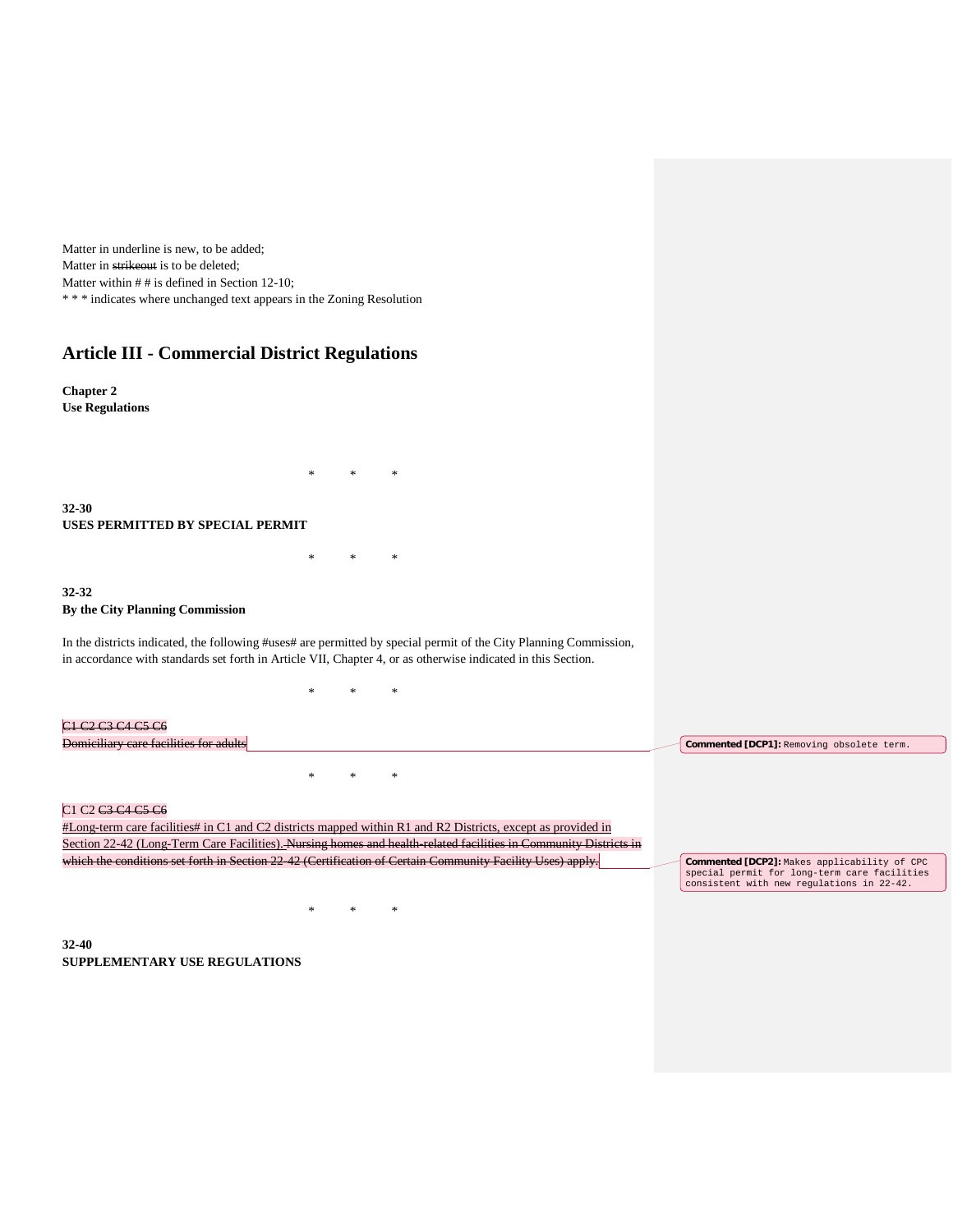**32-42 Location within Buildings**

## **32-423 Limitation on ground floor location**

C4 C5

In the districts indicated, #uses# in the Use Groups listed in the following table and marked with asterisks in the Use Group listing shall be located only as follows and as set forth in the following table:

\* \* \*

\* \* \*

(a) on a floor above or below the ground floor; or

(b) on the ground floor, but not within 50 feet of any #street wall# of the #building# and with no #show window# facing on the #street#.

**Commented [DCP3]:** Reversing order of table for greater clarity.

| Use Group in Which Limitation Applies |                                                 |
|---------------------------------------|-------------------------------------------------|
|                                       | <b>Dictrict</b>                                 |
| $8, 9$ or $12$                        | C <sub>4</sub>                                  |
| $6, 9$ or $11$                        | C <sub>5</sub>                                  |
| District                              | Use Group in Which<br><b>Limitation Applies</b> |
| C4                                    | 8, 9 or 12                                      |
| C <sub>5</sub>                        | 6, 9 or 11                                      |

## **32-43**

**Ground Floor Use in Certain Locations**

## **32-431 Ground floor use in C1-8A, C1-9A, C2-7A, C2-8A, C4-6A and C4-7A Districts**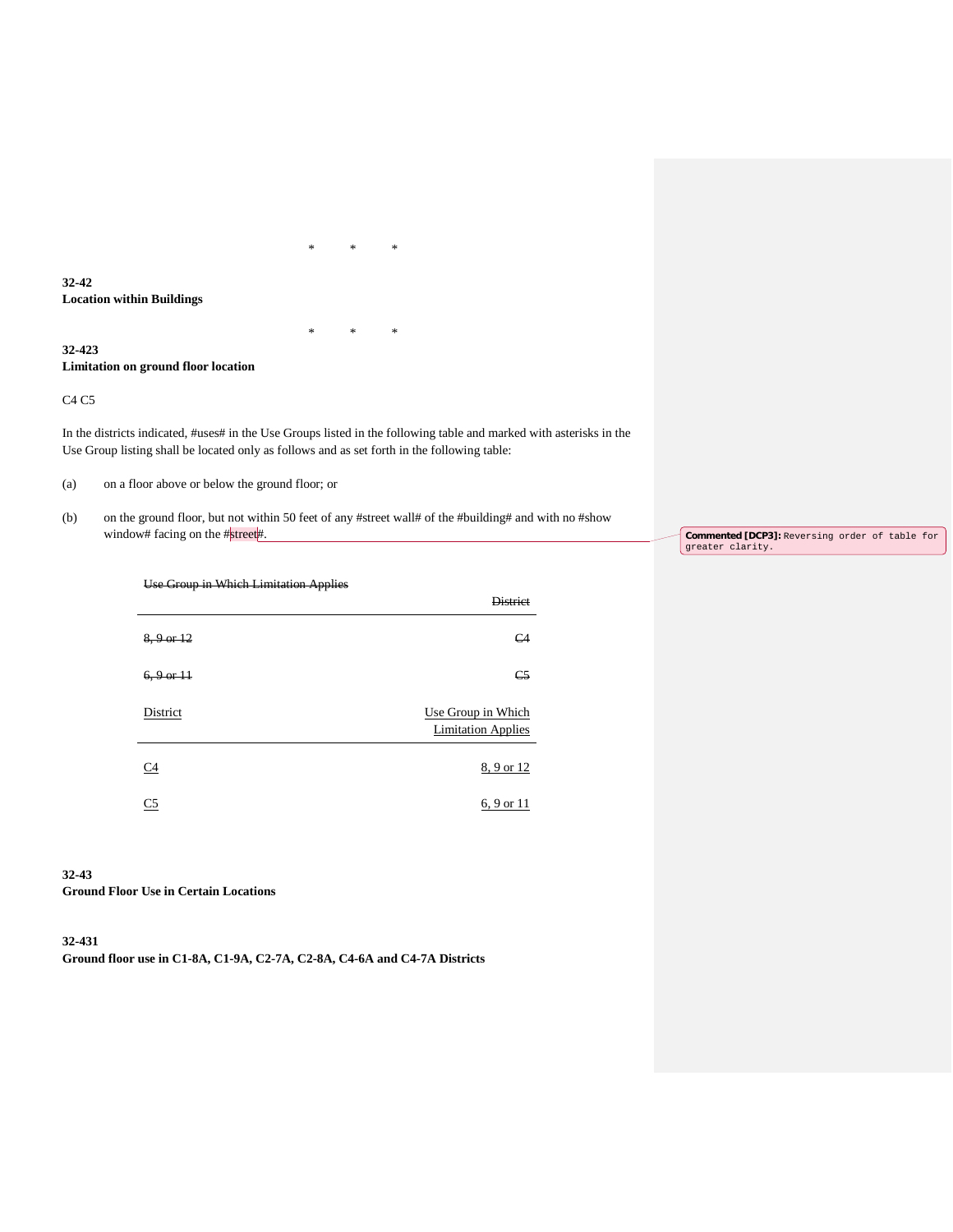### C1-8A C1-9A C2-7A C2-8A C4-6A C4-7A

In the districts indicated, and in C1 and C2 Districts mapped within R9A and R10A Districts, #uses# within #stories# that have a floor level within five feet of #curb level# fronting on a #wide street# shall be limited to non- #residential uses# except for Type 1 lobbies, and entryways to subway stations provided in accordance with the applicable provisions of Section 37-33 (Maximum Width of Certain Uses). or lobby space for #residential use

Such lobbies shall not occupy more than 20 linear feet of #street wall# frontage on a #wide street# or 30 linear feet on a #narrow street#. Non-#residential use# shall have a depth of at least 15 feet from the #street wall#. Such minimum depth requirement may be reduced, however, where necessary, to accommodate a vertical circulation core, or structural columns associated with upper #stories# of the #building#. No more than 8,000 square feet shall be devoted to Use Group 6B within #stories# that have a floor level within five feet of #curb level#.

The provisions of Section 32-512 (For corner lots) shall not apply.

The provisions of this Section shall not apply within Community Board 7, Borough of Manhattan.

#### **32-432**

#### **Ground floor use in Community Board 7, Borough of Manhattan**

Within the boundaries of Community Board 7 in the Borough of Manhattan, when a #development#, #enlargement# or change of #use# is located in an R10 equivalent #Commercial District#, #uses# within #stories# that have a floor level within five feet of #curb level# fronting on a #wide street# shall be limited to non- #residential uses#, except for Type 1 lobbies, and entryways to subway stations provided in accordance with the applicable provisions of Section 37-33 (Maximum Width of Certain Uses). except lobby space.

#### **32-433**

## **Ground floor use in C1, C2 and C4 Districts in the Borough of Staten Island**

C1 C2 C4

In all C1, C2 and C4 Districts in the Borough of Staten Island, ground floor #uses# shall conform with the provisions of this Section.

(a) Ground floor level #use# requirements

All #uses# on the ground floor of a #building# shall be limited to non-#residential uses# except for Type 1 lobbies, and entrances and exits to #accessory# parking spaces provided in accordance with the applicable provisions of Section 37-33 (Maximum Width of Certain Uses). Such non-#residential uses# shall comply with the minimum depth provisions of Section 37-32 (Ground Floor Depth Requirements for Certain Uses)

**Commented [DCP4]:** Creating reference to new standard ground-floor maximum width provisions for certain uses in Article III, Chapter 7.

**Commented [DCP5]:** Requirement updated with new standard requirements in Article III, Chapter 7. **Commented [DCP6]:** Providing greater clarity as

to what is permitted to encroach within mandatory depth requirement.

**Commented [DCP7]:** Creating reference to new standard ground-floor maximum width provisions for certain uses in Article III, Chapter 7.

**Commented [DCP8]:** Creating reference to new standard ground-floor maximum width and minimum depth provisions for certain uses in Article III, Chapter 7.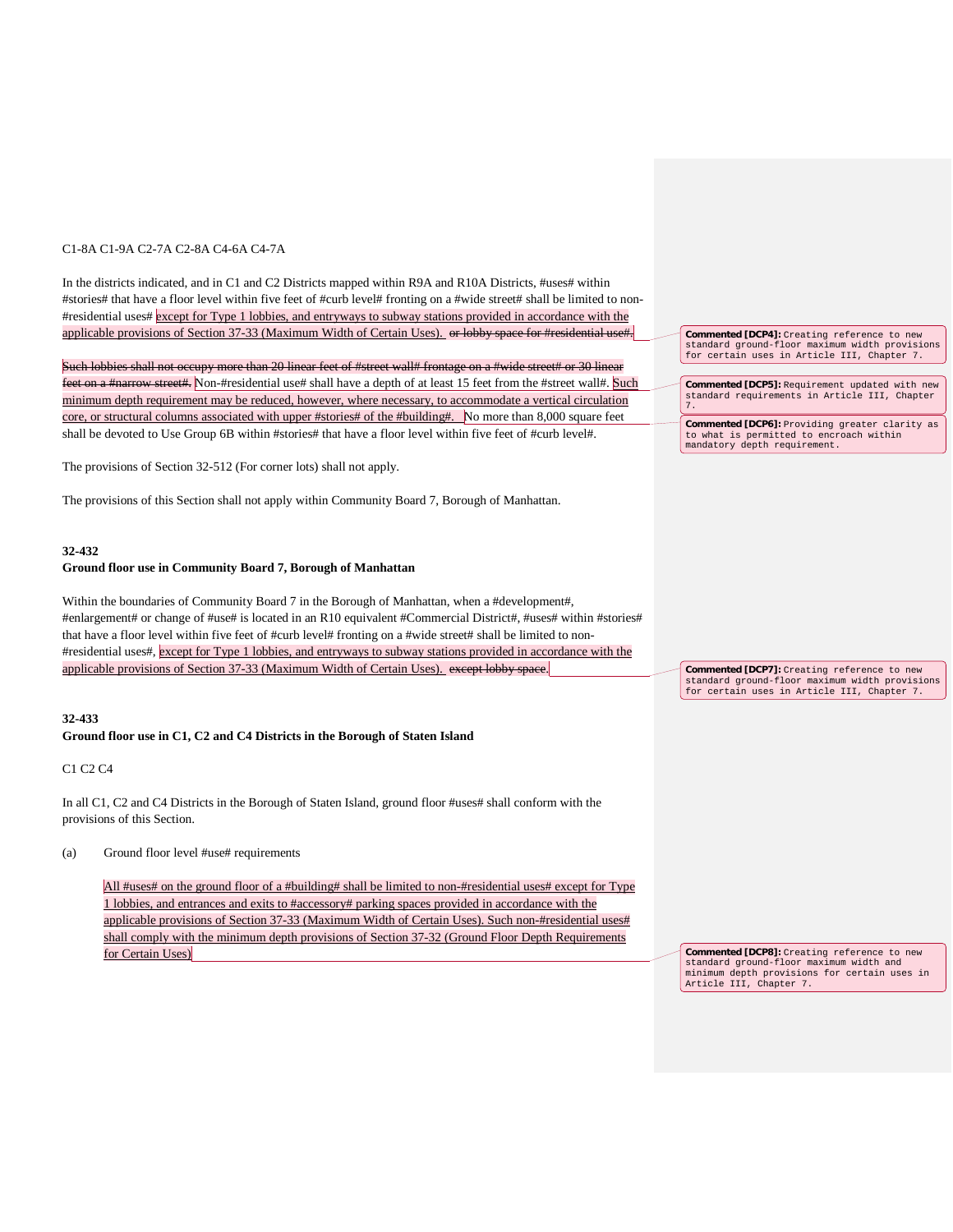In addition, enclosed parking spaces, or parking spaces covered by a #building#, including such spaces #accessory# to #residences#, shall be permitted on the ground floor, provided they comply with the provisions of Section 37-35 (Parking Wrap and Screening Requirements).

All #uses# on the ground floor of a #building# shall be limited to non-#residential uses# and have a of at least 30 feet from the #street wall# of the #building#, except that:

- (1) #residential# lobbies, and an associated vertical circulation core, as well as entrances to #accessory# parking spaces, shall be permitted on the ground floor, provided such lobbies and entrances conform to the frontage requirements of paragraph (b) of this Section;
- (2) enclosed parking spaces, or parking spaces covered by a #building#, including such space #accessory# to #residences#, shall be permitted on the ground floor, provided they are located beyond 30 feet of the #street wall# of the #building#; and
- $(3)$  where a #commercial district# is mapped along an entire #block# front, and a #zoning lot# includes #street# frontage along such #block# front, and also includes #street# frontage along a #block# front that is not mapped as a #commercial district# in its entirety, non-#residential uses shall be required only within 30 feet of the #street wall# facing the #block# front mapped in its entirety as a #commercial district#.

The level of the finished floor of such ground floor shall be located not higher than two feet above nor lower than two feet below the as-built level of the adjoining #street#.

#### nd floor frontage requirem

Non-#residential uses# shall extend along the entire width of the ground floor of the #building#, except as follows:

- (1) in C1 and C2 Districts mapped within R1, R2 and R3 Districts, and in C4 Districts, #residential# lobbies and entrances to #accessory# parking spaces shall be permitted, provided such lobbies and entrances do not occupy more than 25 percent of the #street wall# width of the #building#; and
- (2) in C1 and C2 Districts mapped within R4, R5 and R6 Districts, #residential# lobbies and entrances to #accessory# parking spaces shall be permitted, provided that:
	- $(i)$  for #zoning lots# with a #street# frontage of less than 60 feet, such lobbies and entran do not occupy more than 50 percent of the #street wall# width along such frontage, or 20 feet, whichever is less. In addition, an entrance to #accessory# parking spaces shall not exceed a width of 15 feet; and

**Commented [DCP9]:** Creating reference to new standard parking wrap and screening requirements in Article III, Chapter 7.

**Commented [DCP10]:** Removing these provisions as they are no longer necessary given the cross references to Article III, Chapter 7 above.

**Commented [DCP11]:** Removing these provisions below as they are no longer necessary given the cross references to Article III, Chapter 7 above.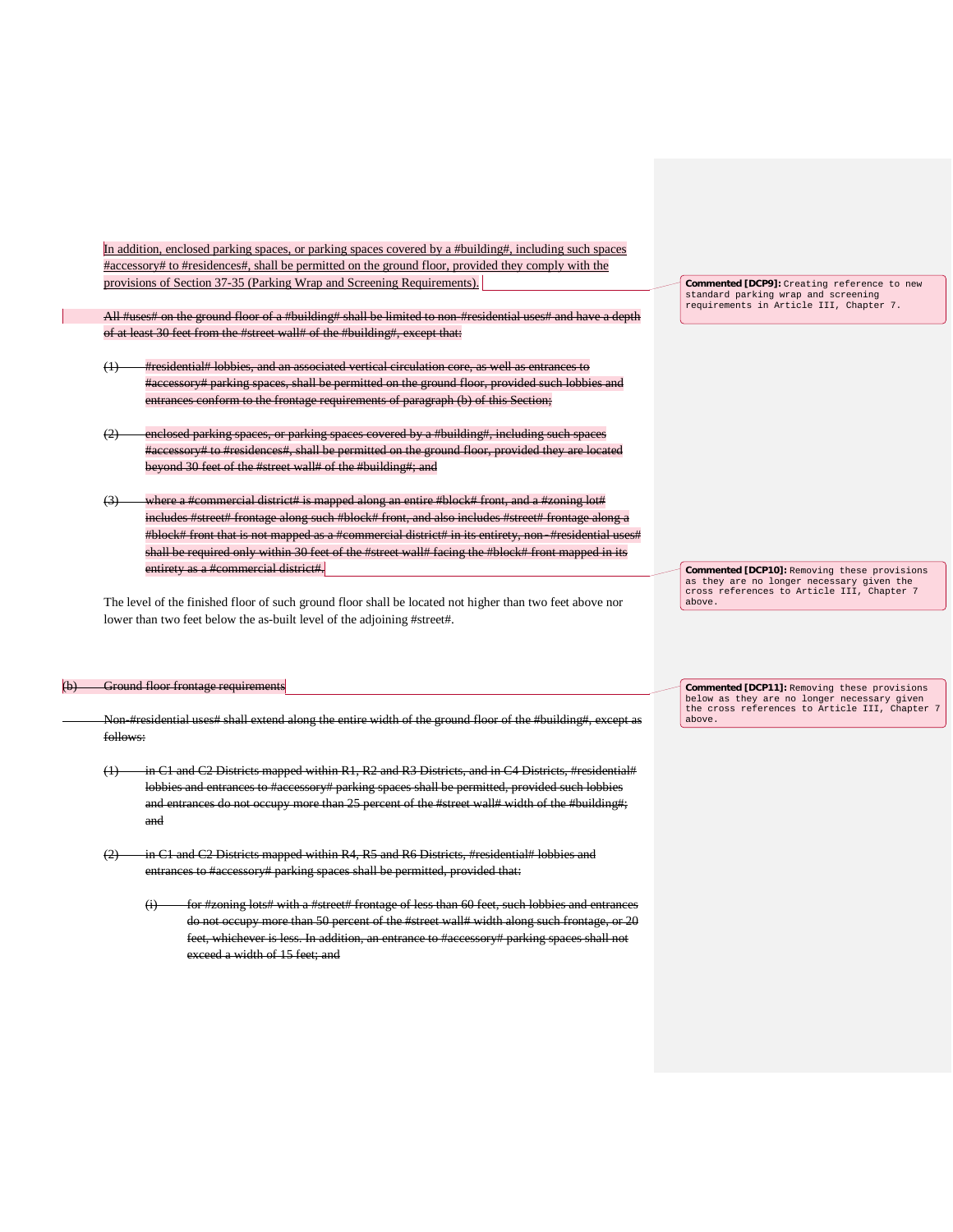(ii) for #zoning lots# with a #street# frontage equal to or greater than 60 feet, such lobbies and entrances do not occupy more than 25 percent of the #aggregate width of street wall# of the #building#.

(b) $\left(e\right)$  #Non-conforming buildings#

#Buildings# containing #non-conforming residential uses# on the ground floor shall be permitted to #enlarge# without regard to the #use# regulations of this Section, provided that such #enlargement# complies with the provisions of the #residential yard# regulations set forth in Section 23-40.

## **32-434 Ground floor use in C4-5D and C6-3D Districts and in certain C2 Districts**

#### C4-5D C6-3D

In the districts indicated and in C2 Districts mapped within R7D or R9D Districts, #uses# within #stories# that have a floor level within five feet of #curb level# shall be limited to non-#residential uses# which shall extend along the entire width of the #building#, except for Type 1 lobbies, entrances and exits to #accessory# off-street parking facilities, and entrances to subway stations provided in accordance with the provisions of Section 37-33 (Maximum Width of Certain Uses). and lobbies, entrances to subway stations and #accessory# parking spaces, provided such lobbies and entrances do not occupy, in total, more than 25 percent of the #street wall# width of the #building# or more than 20 linear feet of #street wall# frontage on a #wide street# or 30 linear feet on a #narrow street#, whichever is less. Such non-#residential uses# shall comply with the have a minimum depth provisions of Section 37-32 (Ground Floor Depth Requirements for Certain Uses) of 30 feet from the #street wall# of the #building#. In C6-3D Districts, a vertical circulation core shall be permitted within such minimum 30 foot depth.

Enclosed parking spaces, or parking spaces within a #building#, including such spaces #accessory# to #residences#, shall be permitted to occupy #stories# that have a floor level within five feet of #curb level# provided they comply with the provisions of Section 37-35 (Parking Wrap and Screening Requirements) are located beyond 30 feet of the #street wall# of the #building#. However, loading Loading berths serving any permitted #use# in the #building# may occupy up to 40 feet of such #street# frontage and, if such #building# fronts on both a #wide street# and a #narrow street#, such loading berth shall be located only on a #narrow street#.

In C6-3D Districts, each ground floor level #street wall# of a #commercial# or #community facility use# shall be glazed with materials which may include #show windows#, glazed transoms or glazed portions of doors. Such glazing shall occupy at least 70 percent of the area of each such ground floor level #street wall#, measured to a height of 10 feet above the level of the adjoining sidewalk, public access area or #base plane#, whichever is higher. Not less than 50 percent of the area of each such ground floor level #street wall# shall be glazed with transparent materials and up to 20 percent of such area may be glazed with translucent materials. However, where the #street wall# or portion thereof fronts an elevated rail line or is located within 50 feet of a #street wall# that fronts an elevated rail line, the glazing requirement of the area of the ground floor level #street wall# may be reduced from 70 percent to 50 percent, and not less than 35 percent of the area of each such ground floor level

**Commented [DCP12]:** Updating requirements in the below paragraphs to reference new standard ground-floor maximum width, minimum depth, and parking wrap provisions for certain uses in Article III, Chapter 7.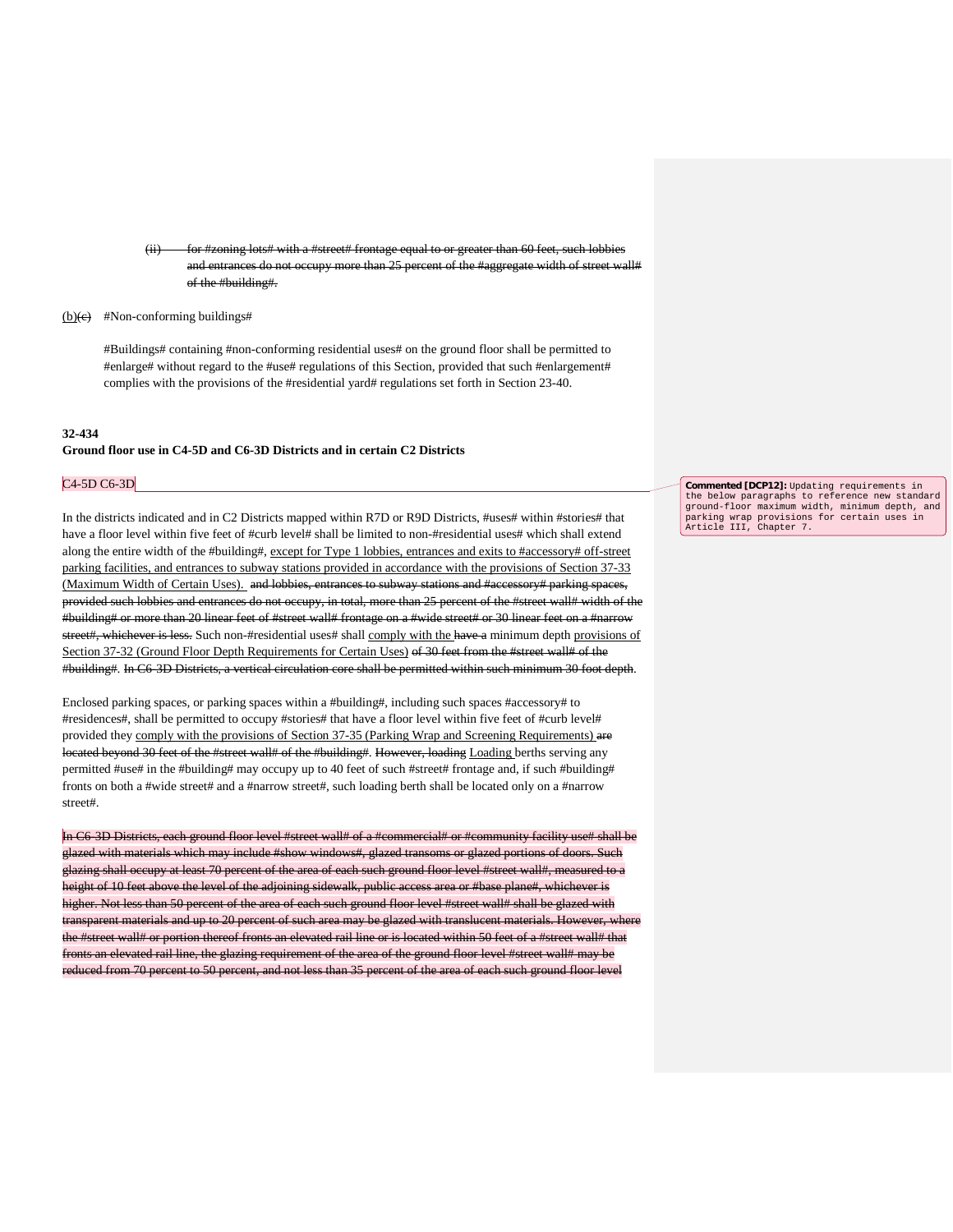#street wall# shall be glazed with transparent materials and up to 15 percent of such area may be glazed with Furthermore, all security gates installed after September 30, 2009, that lowered to secure #commercial# or #community facility# premises shall, when closed, permit visibility of at least 75 percent of the area covered by such gate when viewed from the #street#, except that this provision shall not apply to entrances or exits to parking garages.

In C4-5D and C6-3D Districts, and in C2 Districts mapped within R7D or R9D Districts, each ground floor level #street wall# in a #building developed# or #enlarged# on the #buildings# developed after October 11, 2012, or portions of #buildings enlarged# on the ground floor level after October 11, 2012, shall comply with the glazing provisions set forth in Section 37-34 (Minimum Transparency Requirements). Section 132-30 (SPECIAL TRANSPARENCY REGULATIONS), inclusive. Such provisions shall apply in such districts to #building# frontages on Fulton Street in the Borough of Brooklyn and to frontages on Webster Avenue in the Borough of the Bronx. However, these provisions shall not apply to #buildings# on #zoning lots# with a width of less than 20 feet, provided such #zoning lot# existed on October 11, 2012.

## **32-435**

#### **Ground floor use in High Density Commercial Districts**

The regulations of this Section shall apply to any #development# occupied by #predominantly residential use#, constructed after April 21, 1977, located on any #zoning lot# within C1-8, C1-9, C2-7, C2-8, C4-6, C4-7, C5-1, C5-2, C5-4, C6-3, C6-4, C6-5 or C6-8 Districts, or C1 and C2 Districts mapped within R9 or R10 Districts. However, this Section shall not apply within any Special Purpose District nor shall it apply to any #Quality Housing building#, except as otherwise set forth herein.

An application to the Department of Buildings for a permit respecting any #development# shall include a plan and an elevation drawn to a scale of at least one-sixteenth inch to a foot of the new #building# and #buildings# on #contiguous lots# or #contiguous blocks# showing #signs#, other than #advertising signs#, #arcades#, #street wall# articulation, curb cuts, #street# trees, sidewalk paving, central refuse storage area and such other necessary information as may be required by the Commissioner of Buildings.

## (a) Definitions

For the purposes of this Section, the following definitions shall be applicable.

#### Contiguous block

For the purposes of this Section, inclusive, a "contiguous block" is a #block# containing one or more #zoning lots# separated by a #narrow street# from the #block# containing the #development#.

#### Contiguous lot

For the purposes of this Section, inclusive, a "contiguous lot" is a #zoning lot# which shares a common #side lot line# with the #zoning lot# of the #development#.

**Commented [DCP13]:** Removing these provisions as they are no longer necessary given the cross-references to Article III, Chapter 7 in the below paragraph.

**Commented [DCP14]:** Removing these provisions as they are no longer necessary given the cross-references to Article III, Chapter 7 in the preceding sentence.

**Commented [DCP15]:** Relocating existing provisions from 37-30 that are more in keeping with the ground floor use provisions of this chapter.

**Commented [DCP16]:** Moving from 37-32.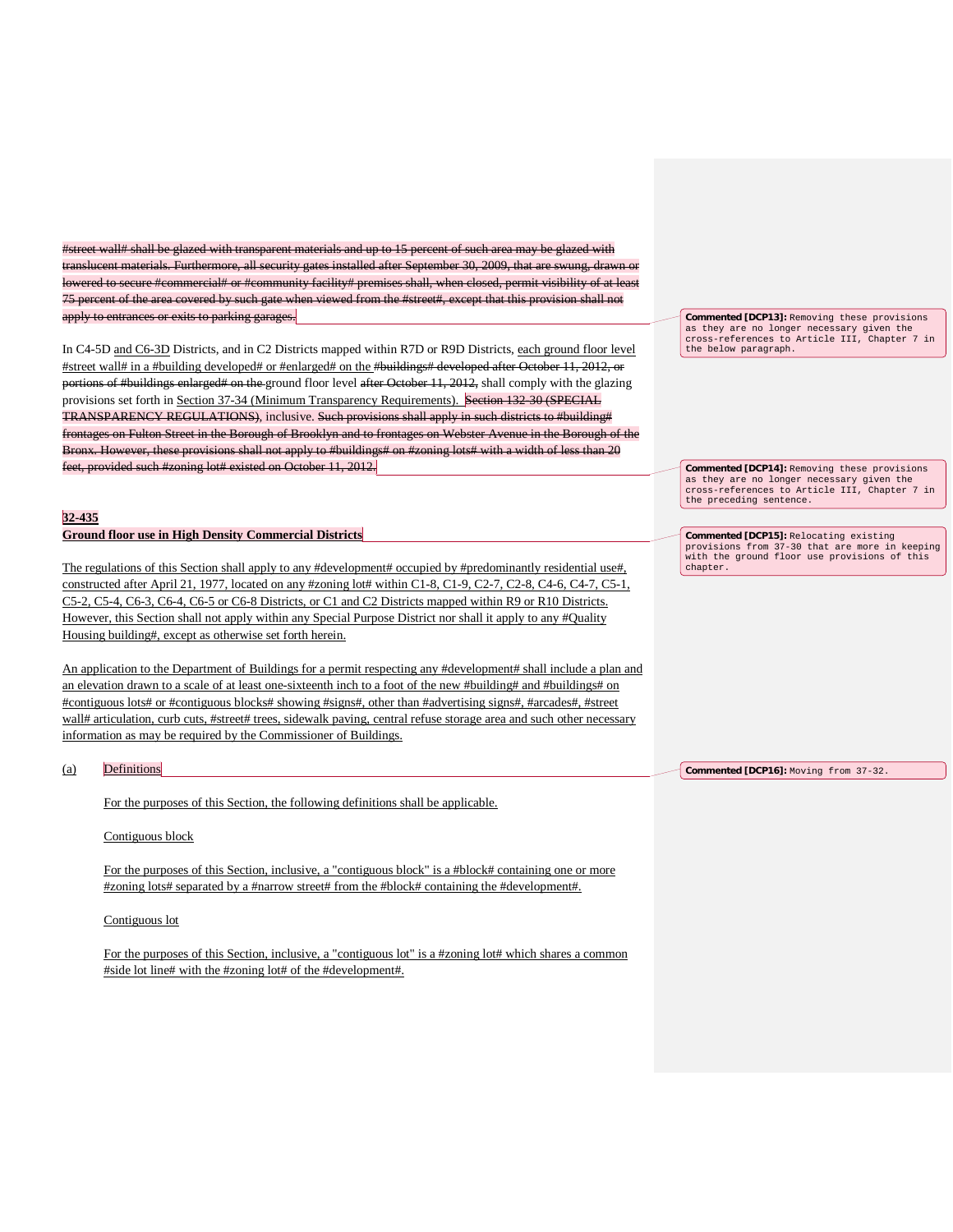#### Development

For the purposes of this Section, inclusive, in addition to the definition of "development" pursuant to Section 12-10 (DEFINITIONS), "development" shall also include an #enlargement# involving an increase in #lot coverage#.

### Predominantly residential use

For the purposes of this Section, inclusive, a "predominantly residential use" means a #building# having a #residential floor area# in excess of 50 percent of the total #building floor area#.

## (b) Applicability of Article II, Chapter 6

In C1-8, C1-9, C2-7, C2-8, C4-6, C4-7, C5-1, C5-2, C5-4, C6-3, C6-4, C6-5 and C6-8 Districts, or C1 or C2 Districts mapped within R9 or R10 Districts, the regulations of Article II, Chapter 6 (Special Urban Design Guidelines - Streetscape), shall apply to any #development# occupied by #predominantly residential use#, except as modified by the provisions of this Section. The purpose of these modifications is to make the regulations of Article II, Chapter 6, applicable to #Commercial Districts#.

#### (c) Retail Continuity

For #buildings# with front #building# walls that are at least 50 feet in width and front upon a #wide street#, a minimum of 50 percent of the width of such front #building# wall shall be occupied at the ground floor level by #commercial uses#, as permitted by district regulations.

In C1-8, C1-9, C2-7, C2-8, C4-6 Districts, and C1 or C2 Districts mapped within R9 or R10 Districts, #uses# which occupy such 50 percent of the front #building# wall shall be limited to those listed in Use Groups 6A, 6C and 6F, excluding banks and loan offices, except that in C4-6 Districts only, such #uses# may additionally include those listed in Use Groups 8A, 8B and 10A. All #uses# permitted by the underlying district regulations are permitted in the remaining 50 percent of the front #building# wall.

Such requirement of #commercial uses# for a minimum of 50 percent of the front #building# wall may be waived, or additional #uses# permitted, upon certification by the City Planning Commission to the Commissioner of Buildings that an adequate supply of such #uses# already exists at the ground floor level in the surrounding area.

The Commission may require that an application for such certification of additional #uses# for a completed #building#, where #floor area# has been designated for occupancy for such #commercial uses#, establish that a good faith effort has been made to secure tenancy by such #uses#.

(d) Ground floor transparency and articulation

When any #building# wall which is five feet or more in height adjoins a sidewalk, a #public plaza# or an

**Commented [DCP17]:** Moving from 37-33.

**Commented [DCP18]:** Moving from 37-35.

**Commented [DCP19]:** Moved from 37-37, with updated reference to standard transparency provisions now set forth in Article III, Chapter 7.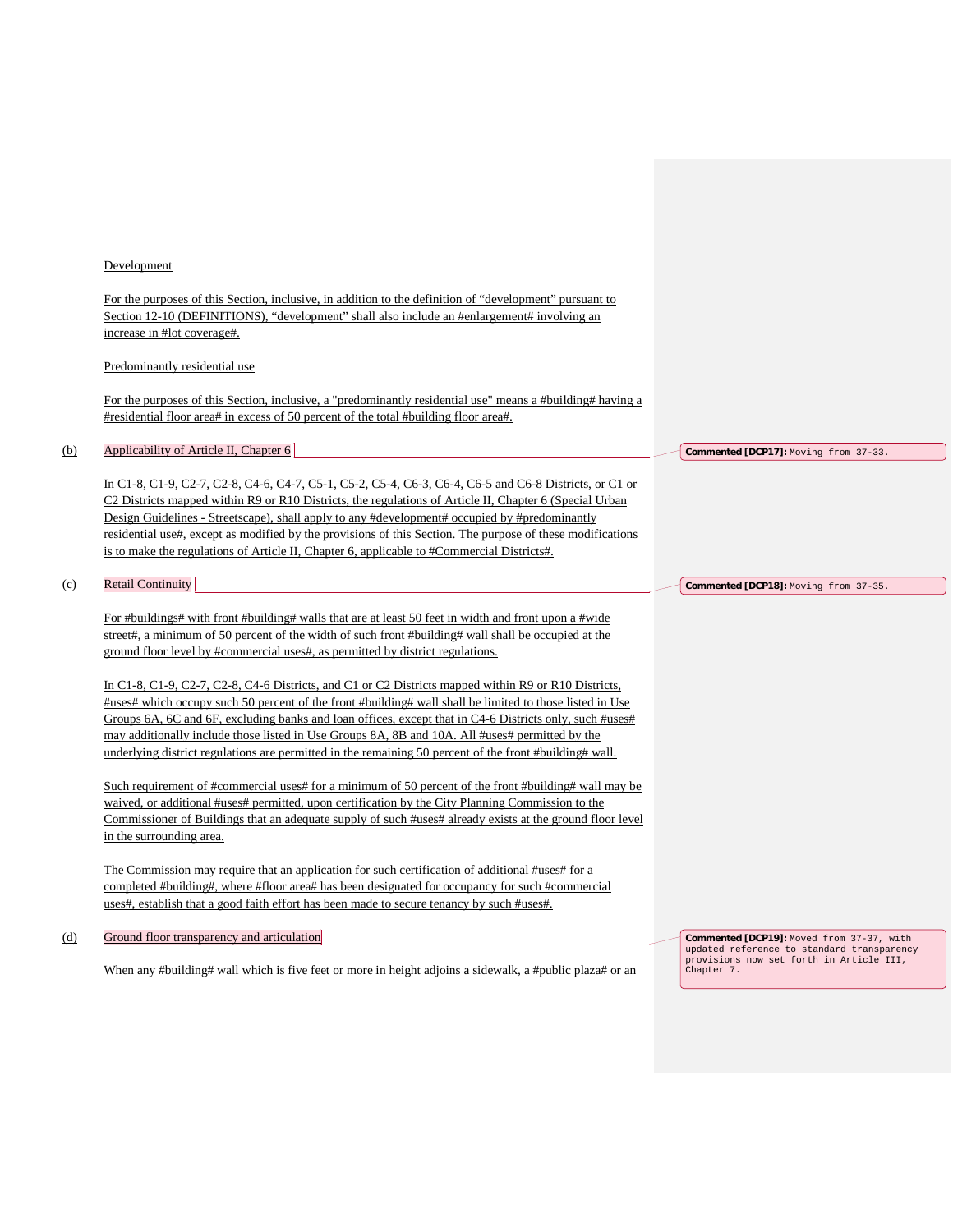#arcade#, ground floor level transparency shall be provided in accordance with the provisions of Section 37-34 (Minimum Transparency Requirements).

In addition, any portion of such #building# wall, 50 feet or more in width, which contains no transparent element between #curb level# and 12 feet above #curb level# or the ceiling of the ground floor, whichever is higher, or to its full height if such wall is less than 12 feet in height, shall be covered with ivy or similar planting or contain artwork or be treated so as to provide visual relief. Plants shall be planted in soil having a depth of not less than 2 feet, 6 inches, and a minimum width of 24 inches. If artwork is being used, approval by the New York City Design Commission shall be obtained prior to the certificate of occupancy being issued for the #development#.

#### (e) Sign regulations

In addition to the applicable district regulations in C1-8, C1-9, C2-7, C2-8 and C4-6 Districts, and C1 or C2 Districts mapped within R9 or R10 Districts, all #signs#, other than #advertising signs# and window #signs#, shall be located in a horizontal band not higher than three feet, the base of which is located not higher than 17 feet above #curb level#. Where there is a grade change of at least 1.5 feet in 100 along the portion of the #street# upon which the #development# fronts, such signage band may be staggered along such #street#.

When a #building# on a #contiguous lot# or #contiguous block# contains #accessory# business #signs# within a coordinated horizontal band along its #street# frontage, the signage strip along the #development# shall be located at the same elevation as the adjacent band, but in no event higher than 17 feet above #curb level#. Where coordinated horizontal bands exist on two #contiguous lots# or #contiguous blocks# on both sides of the #development#, the signage strip shall be located at the same elevation as one adjacent band, or between the elevations of the two. For the purpose of this Section, the elevation is measured from the #curb level# to the base of the signage strip.

The City Planning Commission may, by certification to the Commissioner of Buildings, allow modifications of the requirements of this Section. Such modifications will be permitted when the Commission finds that such modifications will enhance the design quality of the #street wall#.

\* \* \*

**32-44 Air Space over a Railroad or Transit Right-of-way or Yard**

\* \* \*

**32-442 Use of railroad or transit air space** C1 C2 C3 C4 C5 C6 C7 C8

## **Commented [DCP20]:** Moving from 37-36.